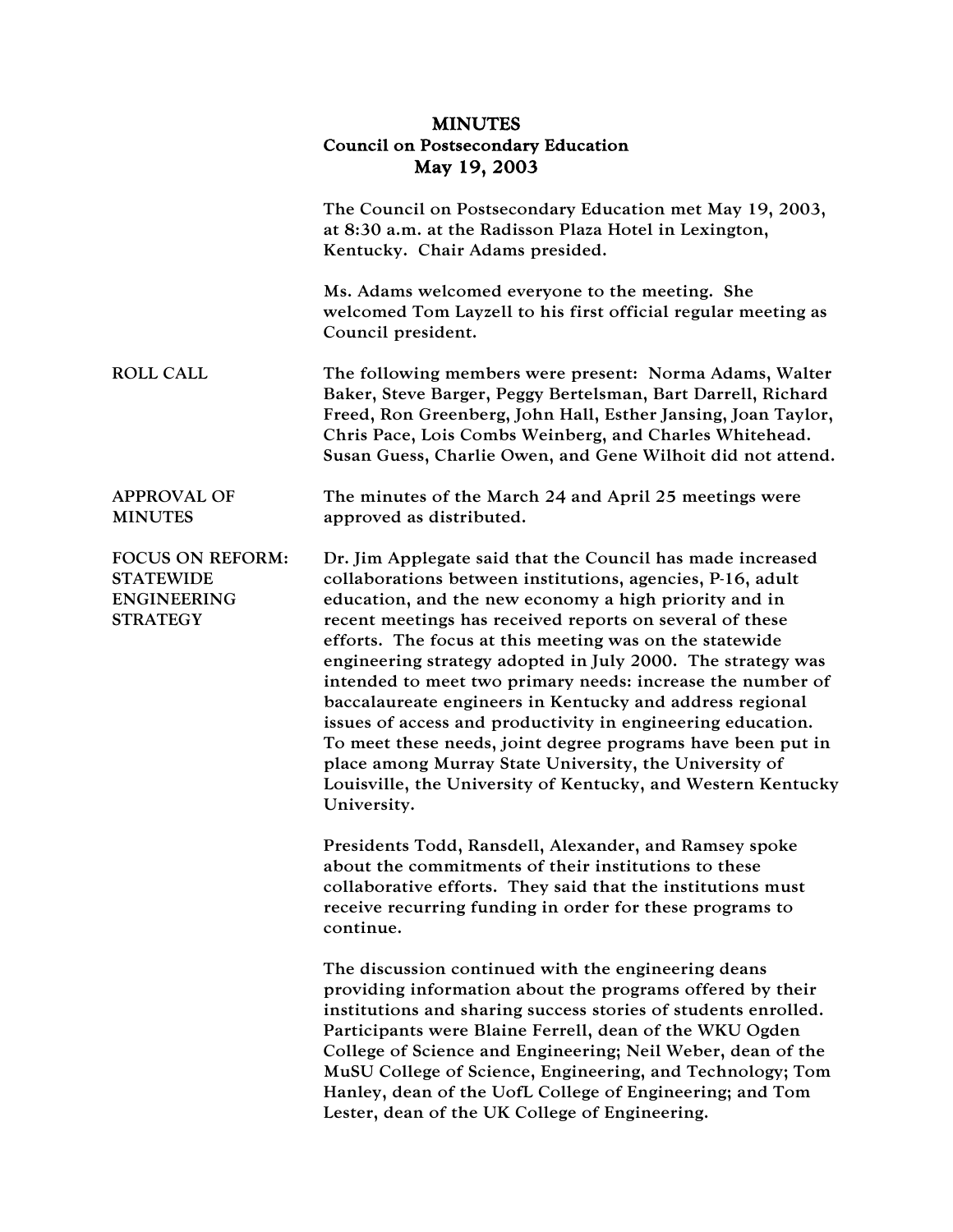|                                                                                     | Council staff member Jennifer Marsh distributed information<br>on initiatives underway to bring more students, particularly<br>women and minorities, into engineering and information<br>technology careers. The Council staff will coordinate these<br>efforts. Another next step is to partner with the independent<br>institutions and with the community colleges to provide<br>gateway courses in basic engineering programs through<br>distance learning to ensure engineering preparation courses<br>are available to students around the state. Students could<br>take the full first two years of an engineering program and<br>then transfer to UK, UofL, WKU, or Murray to complete their<br>degree. |
|-------------------------------------------------------------------------------------|-----------------------------------------------------------------------------------------------------------------------------------------------------------------------------------------------------------------------------------------------------------------------------------------------------------------------------------------------------------------------------------------------------------------------------------------------------------------------------------------------------------------------------------------------------------------------------------------------------------------------------------------------------------------------------------------------------------------|
|                                                                                     | Mr. Whitehead thanked the institutions for putting this<br>program together. He said this model could be used to<br>develop other collaborative programs across the state.                                                                                                                                                                                                                                                                                                                                                                                                                                                                                                                                      |
| 2004-06<br><b>OPERATING</b><br><b>AND CAPITAL</b><br><b>RECOMMENDATIONS</b>         | Sandy Woodley, the Council's vice president for finance,<br>discussed the ongoing activities relating to the development<br>of the 2004-06 operating and capital recommendations. The<br>Council staff will continue to work closely with institutional<br>staffs over the coming months and will bring to the Council<br>several items for discussion and consideration at future<br>meetings.                                                                                                                                                                                                                                                                                                                 |
| 2004-06<br><b>TUITION GUIDELINES</b>                                                | RECOMMENDATION: The staff recommends that the<br>Council approve the 2004-06 tuition guidelines.                                                                                                                                                                                                                                                                                                                                                                                                                                                                                                                                                                                                                |
|                                                                                     | MOTION: Mr. Barger moved that the recommendation be<br>approved. Ms. Weinberg seconded the motion.                                                                                                                                                                                                                                                                                                                                                                                                                                                                                                                                                                                                              |
|                                                                                     | Ms. Woodley said that the guidelines for setting tuition are<br>the same as approved for 2002-04. Each institution will<br>establish its own 2004-06 tuition rates consistent with these<br>guidelines. Since tuition rates were set for 2002-04, there<br>have been reductions in state general fund support for the<br>institutions. Consequently, the institutions revised their<br>2002-03 tuition rates. Due to further reductions included in<br>House Bill 269, some of the institutions have increased 2003-<br>04 tuition rates beyond levels previously reported. The<br>revised rates were included in the agenda book.                                                                              |
|                                                                                     | VOTE: The motion passed.                                                                                                                                                                                                                                                                                                                                                                                                                                                                                                                                                                                                                                                                                        |
| <b>KEY INDICTORS OF</b><br>PROGRESS TOWARD<br><b>POSTSECONDARY</b><br><b>REFORM</b> | Christina Whitfield presented a progress report on six<br>indicators under Questions 1, 3, and 5. Results for indicators<br>measuring educational attainment and research and<br>development expenditures show progress, while new<br>graduation rates show mixed results. The Council staff has<br>asked each institution to prepare a summary of the initiatives                                                                                                                                                                                                                                                                                                                                              |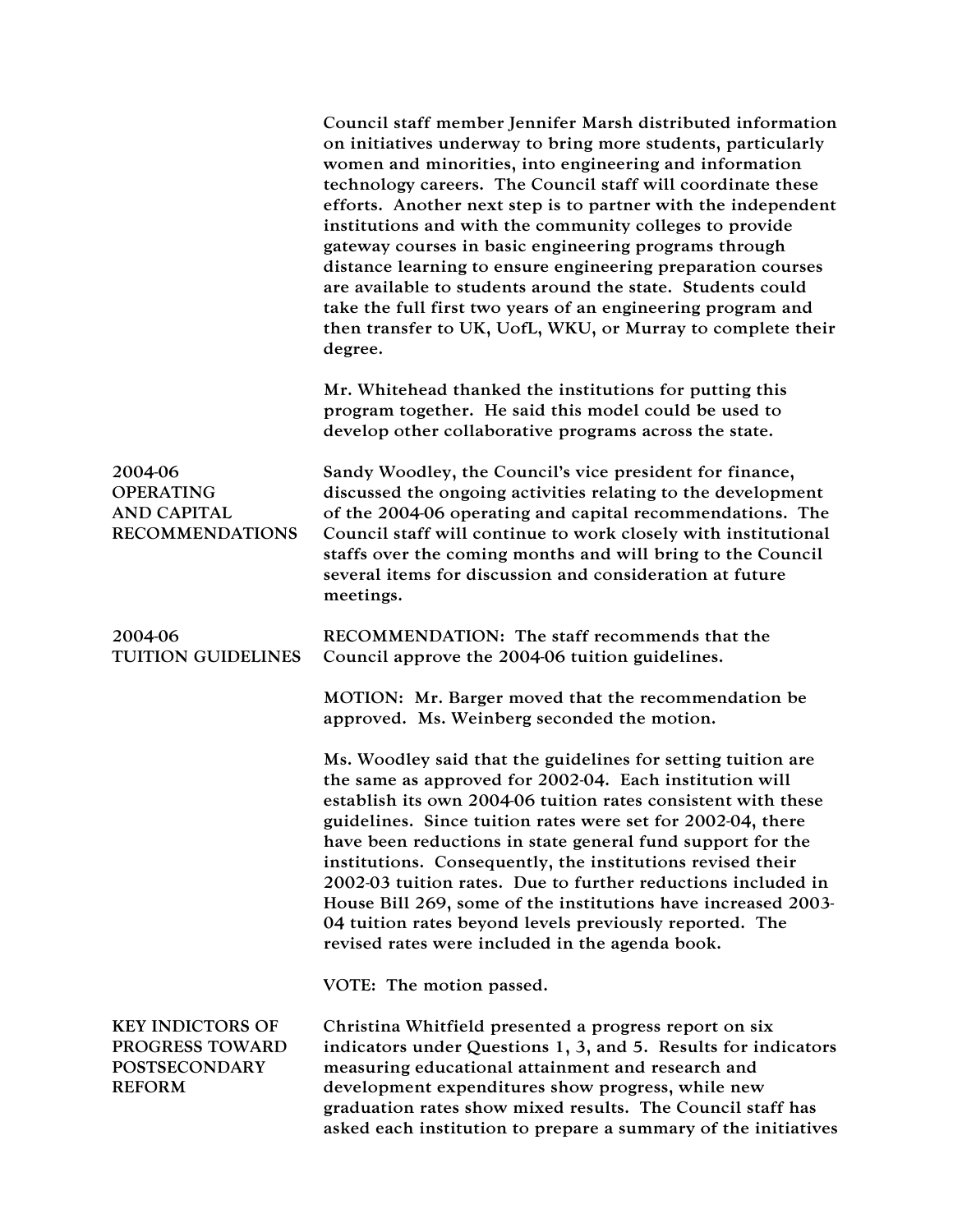|                                                                                   | taking place to address indicators for which results show<br>more progress is necessary. Information about these<br>responses will be provided to the Council at the July meeting.                                                                                                                                                                                                                                                                                                                                                                                                                                                                                                                                                                                                                                                                                                                          |
|-----------------------------------------------------------------------------------|-------------------------------------------------------------------------------------------------------------------------------------------------------------------------------------------------------------------------------------------------------------------------------------------------------------------------------------------------------------------------------------------------------------------------------------------------------------------------------------------------------------------------------------------------------------------------------------------------------------------------------------------------------------------------------------------------------------------------------------------------------------------------------------------------------------------------------------------------------------------------------------------------------------|
| <b>CONFERENCES</b><br><b>AND EVENTS</b>                                           | Information was included in the agenda book about the<br>Institute for Effective Governance spring seminar May 19 and<br>20. Given the tough economic times Kentucky continues to<br>face, the focus of this board development seminar is on the<br>need to work together to advocate for institutional,<br>community, and statewide support for the postsecondary<br>education agenda. Breakout sessions are scheduled on the<br>board/CEO relationship; supporting CEOs, including hiring,<br>evaluating, and compensating; partnerships among<br>institution foundations, governing boards, and the<br>administration in advancing the public agenda; and the role<br>of faculty and staff in advancing the public agenda. The<br>Council, university, and KCTCS governing board members<br>along with the board of directors of the Kentucky Higher<br>Education Assistance Authority will participate. |
|                                                                                   | The Statewide Faculty Development Conference is May 19<br>and 20. The theme is "The Scholarship of Teaching and<br>Learning: Engaging the Learner" and focuses on Kentucky's<br>diverse student population. More than 300 faculty from<br>across the state are expected to attend.                                                                                                                                                                                                                                                                                                                                                                                                                                                                                                                                                                                                                          |
| <b>REVISED SIX-YEAR</b><br><b>GRADUATION RATE</b><br><b>DEFINTION</b>             | RECOMMENDATION: The staff recommends that the<br>Council approve a revised definition for the Key Indicators<br>six-year graduation rate.                                                                                                                                                                                                                                                                                                                                                                                                                                                                                                                                                                                                                                                                                                                                                                   |
|                                                                                   | MOTION: Mr. Hall moved that the recommendation be<br>approved. Mr. Barger seconded the motion.                                                                                                                                                                                                                                                                                                                                                                                                                                                                                                                                                                                                                                                                                                                                                                                                              |
|                                                                                   | Ms. Whitfield explained that the staff proposes changing the<br>definition to match that used by the Integrated<br>Postsecondary Education Data System for its Graduation Rate<br>Survey. The two changes are minimal and will not result in<br>markedly different six-year graduation rates. Aligning the<br>definition with the GRS definition will help avoid reporting<br>of inconsistent results for this measure and will facilitate<br>national and regional comparisons.                                                                                                                                                                                                                                                                                                                                                                                                                            |
|                                                                                   | VOTE: The motion passed.                                                                                                                                                                                                                                                                                                                                                                                                                                                                                                                                                                                                                                                                                                                                                                                                                                                                                    |
| <b>KENTUCKY-OHIO</b><br><b>TUITION</b><br><b>RECIPROCITY</b><br><b>AGREEMENTS</b> | RECOMMENDATION: The staff recommends that the<br>Council approve the 2003-2005 tuition reciprocity<br>agreements between Kentucky and Ohio.                                                                                                                                                                                                                                                                                                                                                                                                                                                                                                                                                                                                                                                                                                                                                                 |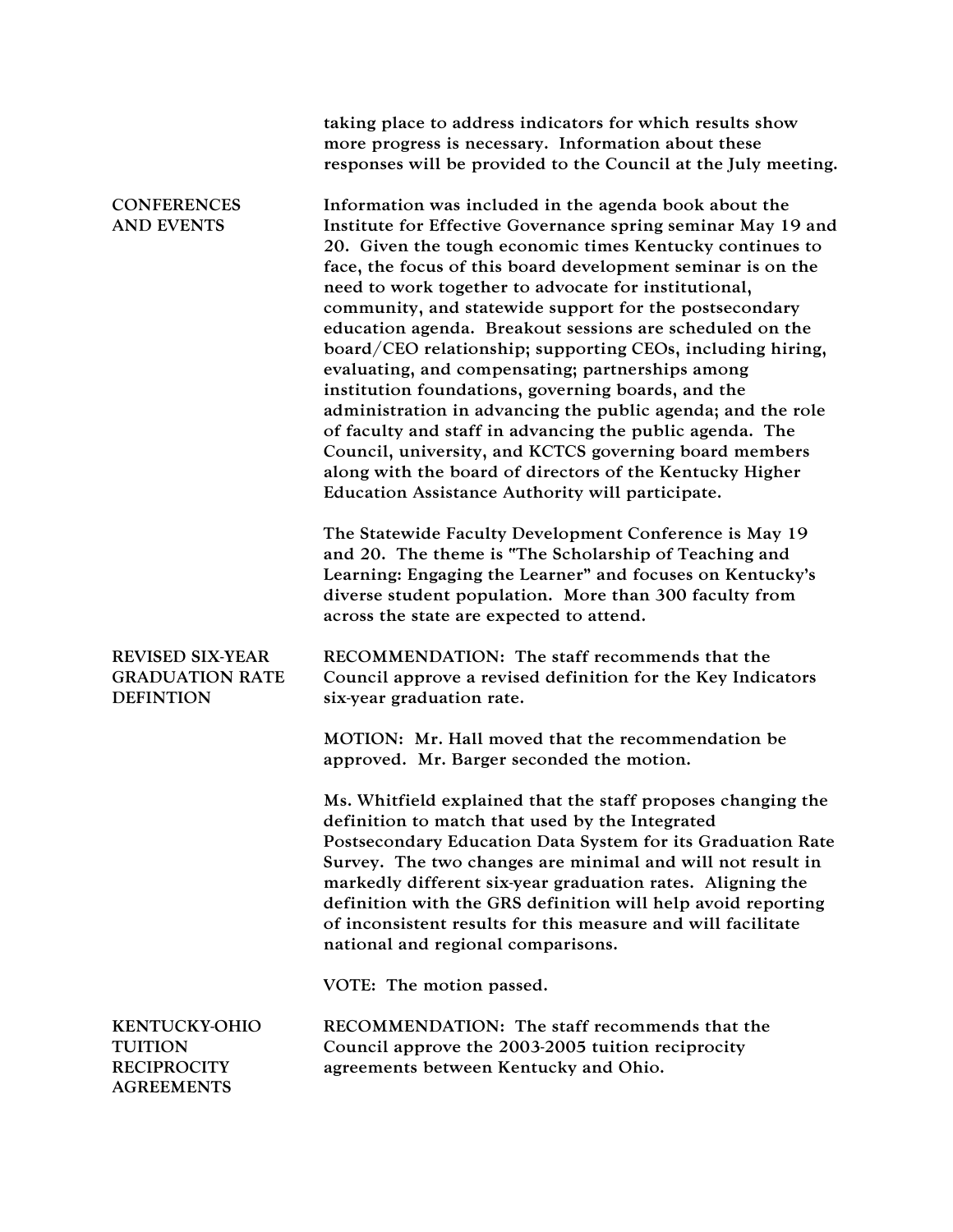MOTION: Mr. Barger moved that the recommendation be approved. Mr. Darrell seconded the motion. The agreements facilitate access to convenient and more affordable educational opportunities for students in both Kentucky and Ohio. The agreements will take effect July 1, 2003. VOTE: The motion passed. 2002-04 CAPITAL PROJECTS AGENCY BOND POOL AUTHORITY RECOMMENDATION: The staff recommends that the Council approve the allocation of the 2002-04 agency bond pools to be used in part to complete fire safety projects in student housing, life safety, infrastructure, renovation, and new construction. MOTION: Mr. Barger moved that the recommendation be approved. Mr. Whitehead seconded the motion. The 2002-04 appropriations bill passed by the 2003 General Assembly included authorization for the issuance of \$155 million in agency bonds to be issued and paid for by the institutions. No debt service is provided by the state. Each institution has identified a list of individual projects to be funded by the bonds. The Council action will be forwarded to the secretary of the Finance and Administration Cabinet and to the Capital Projects and Bond Oversight Committee. VOTE: The motion passed. 2004-2010 SIX-YEAR CAPITAL PLAN RECOMMENDATION: The staff recommends that the Council approve the 2004-2010 Six-Year Capital Plan, which outlines the capital priorities for the agency over the next six years. MOTION: Mr. Barger moved that the recommendation be approved. Mr. Freed seconded the motion. State law requires each agency, including the Council and the public universities and colleges, to submit a six-year capital plan to the Capital Planning Advisory Board by April 15 in each odd-numbered year. The plans are to include all capital projects that may be completed during the next three biennia. The plan can be revised until October 2003. VOTE: The motion passed. PROGRAM PRODUCTIVITY REVIEW An update on the program productivity review was provided for information. Last July, 64 programs were placed on continued review after the universities' proposed program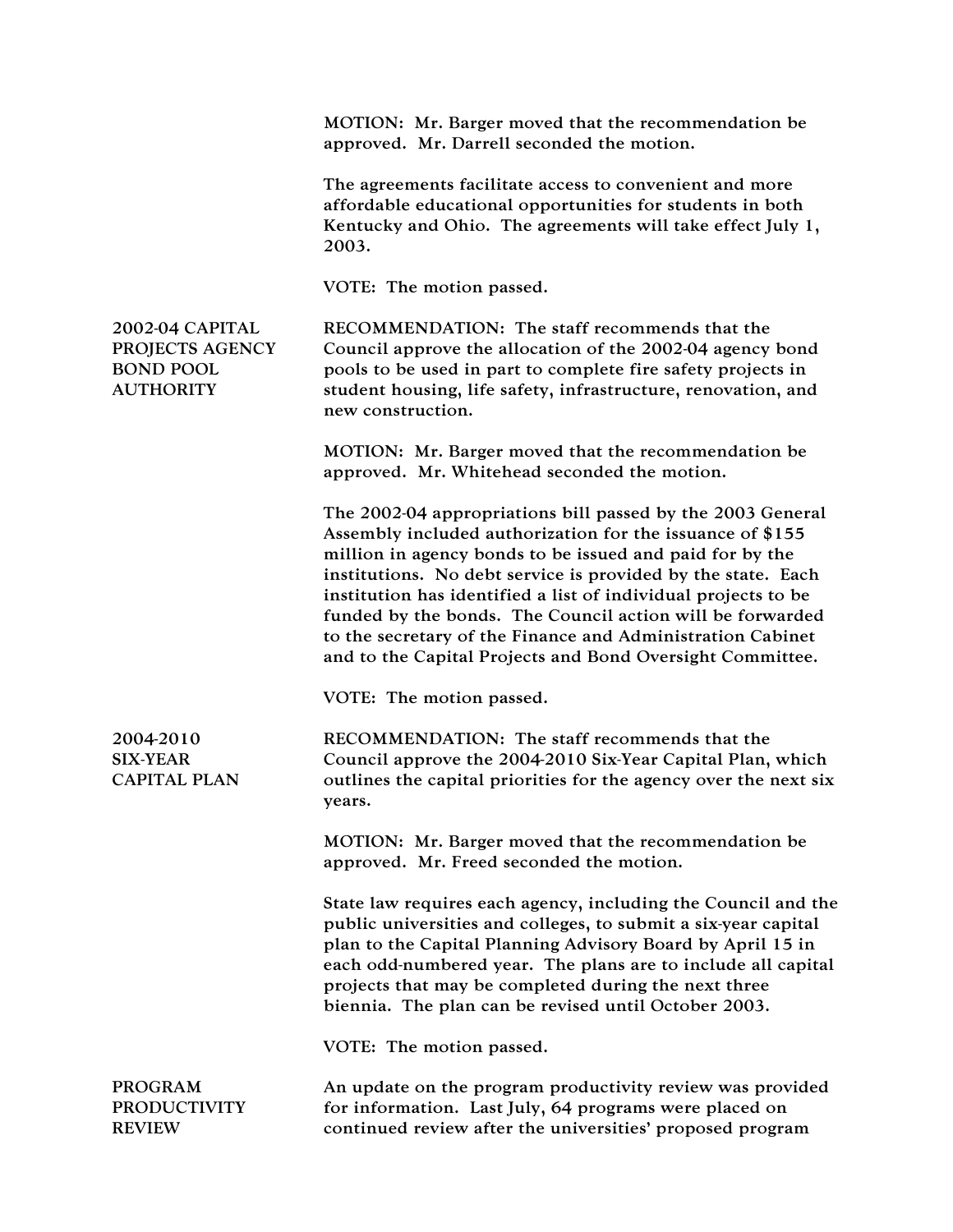|                                                                                     | alterations or justifications were deemed unsatisfactory.<br>Since then, additional changes have been made in 46 of the<br>programs. To allow time for changes to take effect, these<br>programs will be reevaluated in 2006. The remaining 18<br>programs will stay on continued review and will be revisited<br>in fall 2004. The status of each program was included in the<br>agenda book. |
|-------------------------------------------------------------------------------------|------------------------------------------------------------------------------------------------------------------------------------------------------------------------------------------------------------------------------------------------------------------------------------------------------------------------------------------------------------------------------------------------|
| <b>RCTF AND PODs</b><br><b>BECOMING</b><br><b>NATIONAL CENTERS</b><br>OF EXCELLENCE | Mr. Layzell said that in February the Council reviewed<br>activities funded by the Research Challenge Trust Fund and<br>the Regional University Excellence Trust Fund. At that time,<br>the Council members asked for additional information<br>indicating the programs' progress toward national<br>prominence. A summary of the institutional responses was<br>included in the agenda book.  |
| 2003-04<br><b>AGENCY BUDGET</b>                                                     | RECOMMENDATION: The staff recommends that the<br>Council approve the Fiscal Year 2003-04 agency operating<br>budget.                                                                                                                                                                                                                                                                           |
|                                                                                     | MOTION: Mr. Freed moved that the recommendation be<br>approved. Mr. Baker seconded the motion.                                                                                                                                                                                                                                                                                                 |
|                                                                                     | VOTE: The motion passed.                                                                                                                                                                                                                                                                                                                                                                       |
| <b>CAPITAL PROJECTS</b>                                                             | RECOMMENDATION: The staff recommends that the<br>Council approve the University of Louisville's request to<br>install artificial turf at Papa John's Stadium. The project was<br>authorized by the 2003 General Assembly to be installed on<br>the football practice field at a cost of $$750,000$ .                                                                                           |
|                                                                                     | MOTION: Mr. Barger moved that the recommendation be<br>approved. Mr. Pace seconded the motion.                                                                                                                                                                                                                                                                                                 |
|                                                                                     | VOTE: The motion passed.                                                                                                                                                                                                                                                                                                                                                                       |
| <b>ELECTION OF CHAIR</b><br><b>AND VICE CHAIR</b>                                   | RECOMMENDATION: On behalf of the nominating<br>committee, Ms. Bertelsman moved that for a one-year term,<br>beginning July 1, 2003, Steve Barger serve as Council chair<br>and Bart Darrell serve as vice chair. Ms. Jansing seconded the<br>motion.                                                                                                                                           |
|                                                                                     | VOTE: The motion passed.                                                                                                                                                                                                                                                                                                                                                                       |
|                                                                                     | Ms. Adams said that it has been a pleasure serving as chair<br>during the past year. She said that the real purpose of reform<br>is to make postsecondary education more accessible as well<br>as better for the people of Kentucky and she feels that the                                                                                                                                     |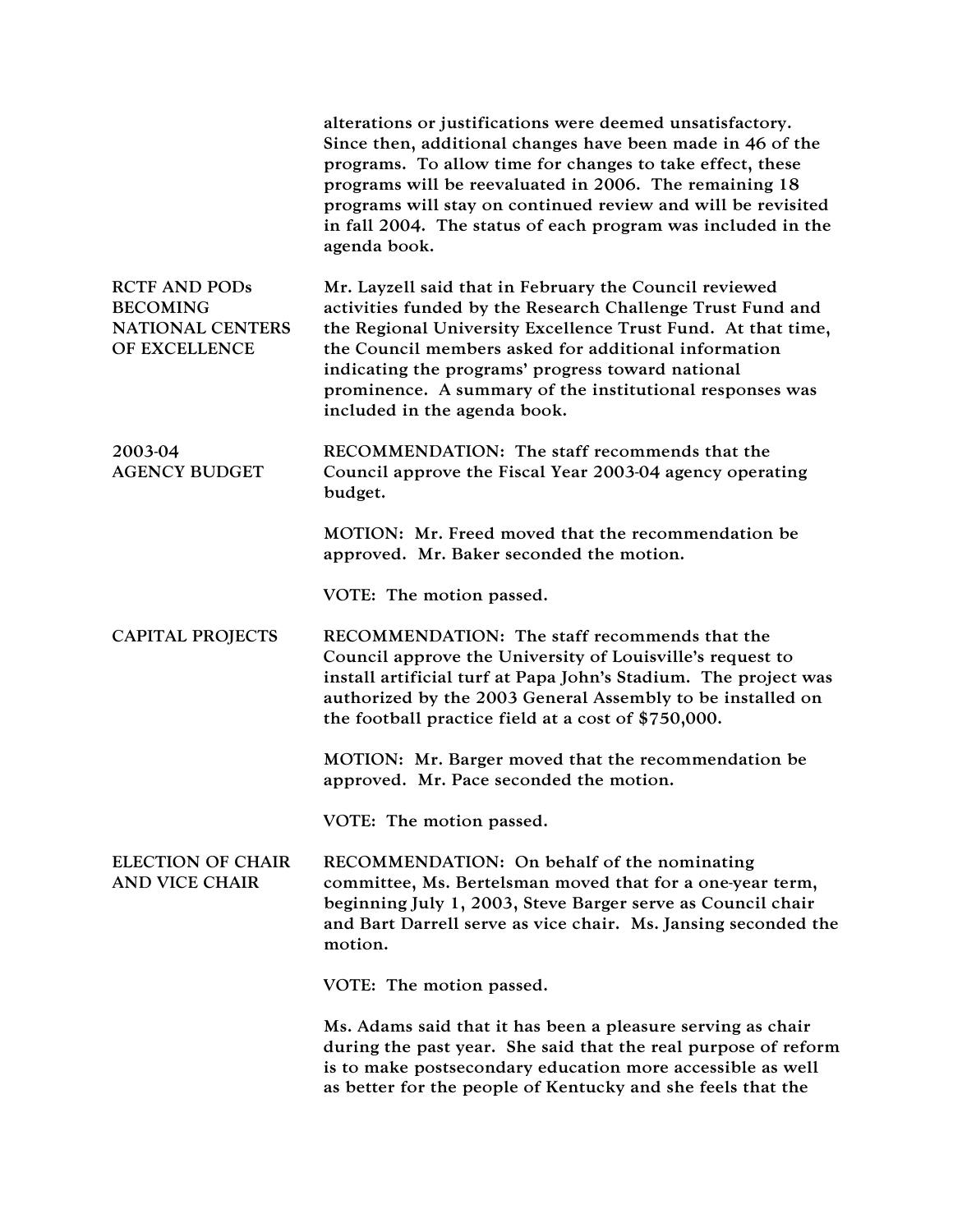|                                                      | Council is working toward that goal. She said that the past<br>year has been a bumpy ride but next year will probably be<br>bumpier. It will be the critical year for postsecondary reform<br>and will determine if reform can continue in limited fiscal<br>times. She thanked the members of her family with whom<br>she practices law for carrying the load of her professional<br>career while she tended to Council business. She also<br>thanked the Council members and the Council staff for their<br>work and dedication. |
|------------------------------------------------------|------------------------------------------------------------------------------------------------------------------------------------------------------------------------------------------------------------------------------------------------------------------------------------------------------------------------------------------------------------------------------------------------------------------------------------------------------------------------------------------------------------------------------------|
|                                                      | Ms. Weinberg thanked Ms. Adams and her family for the<br>hours and the degree of sacrifice that she has made to do this<br>public service. She said postsecondary reform has made<br>progress and Ms. Adams has been an integral part of that<br>progress. She thanked Ms. Adams for keeping the Council<br>focused in its work.                                                                                                                                                                                                   |
| <b>STAFF RESOLUTIONS</b>                             | A resolution was read honoring and commending Sherron<br>Jackson for serving as interim vice president for finance.                                                                                                                                                                                                                                                                                                                                                                                                                |
|                                                      | MOTION: Mr. Baker moved that the resolution be adopted.<br>Ms. Weinberg seconded the motion.                                                                                                                                                                                                                                                                                                                                                                                                                                       |
|                                                      | VOTE: The motion passed.                                                                                                                                                                                                                                                                                                                                                                                                                                                                                                           |
|                                                      | Mr. Jackson thanked the Council for the recognition and said<br>he looks forward to continuing his work at the Council.                                                                                                                                                                                                                                                                                                                                                                                                            |
|                                                      | A resolution was read honoring and commending Sue Hodges<br>Moore for serving as interim president.                                                                                                                                                                                                                                                                                                                                                                                                                                |
|                                                      | MOTION: Mr. Barger moved that the resolution be adopted.<br>Mr. Pace seconded the motion.                                                                                                                                                                                                                                                                                                                                                                                                                                          |
|                                                      | VOTE: The motion passed.                                                                                                                                                                                                                                                                                                                                                                                                                                                                                                           |
|                                                      | Dr. Moore thanked the Council and said that her work has<br>been a team effort with all of the Council staff and the<br>presidents. She said she can think of no better place to be<br>than in Kentucky during this reform effort.                                                                                                                                                                                                                                                                                                 |
| <b>OCR PARTNERSHIP</b><br><b>AGREEMENT</b>           | Sherron Jackson said that the partnership agreement with the<br>U.S. Office for Civil Rights has prepared a draft report. The<br>staff anticipates receiving official notification about the<br>status of Kentucky by the end of June.                                                                                                                                                                                                                                                                                             |
| <b>KSU COMPREHENSIVE</b><br><b>ASSESSMENT REPORT</b> | At the April 25 joint meeting with the Kentucky State<br>University board of regents, the Council and the board<br>adopted the KSU comprehensive assessment report prepared                                                                                                                                                                                                                                                                                                                                                        |